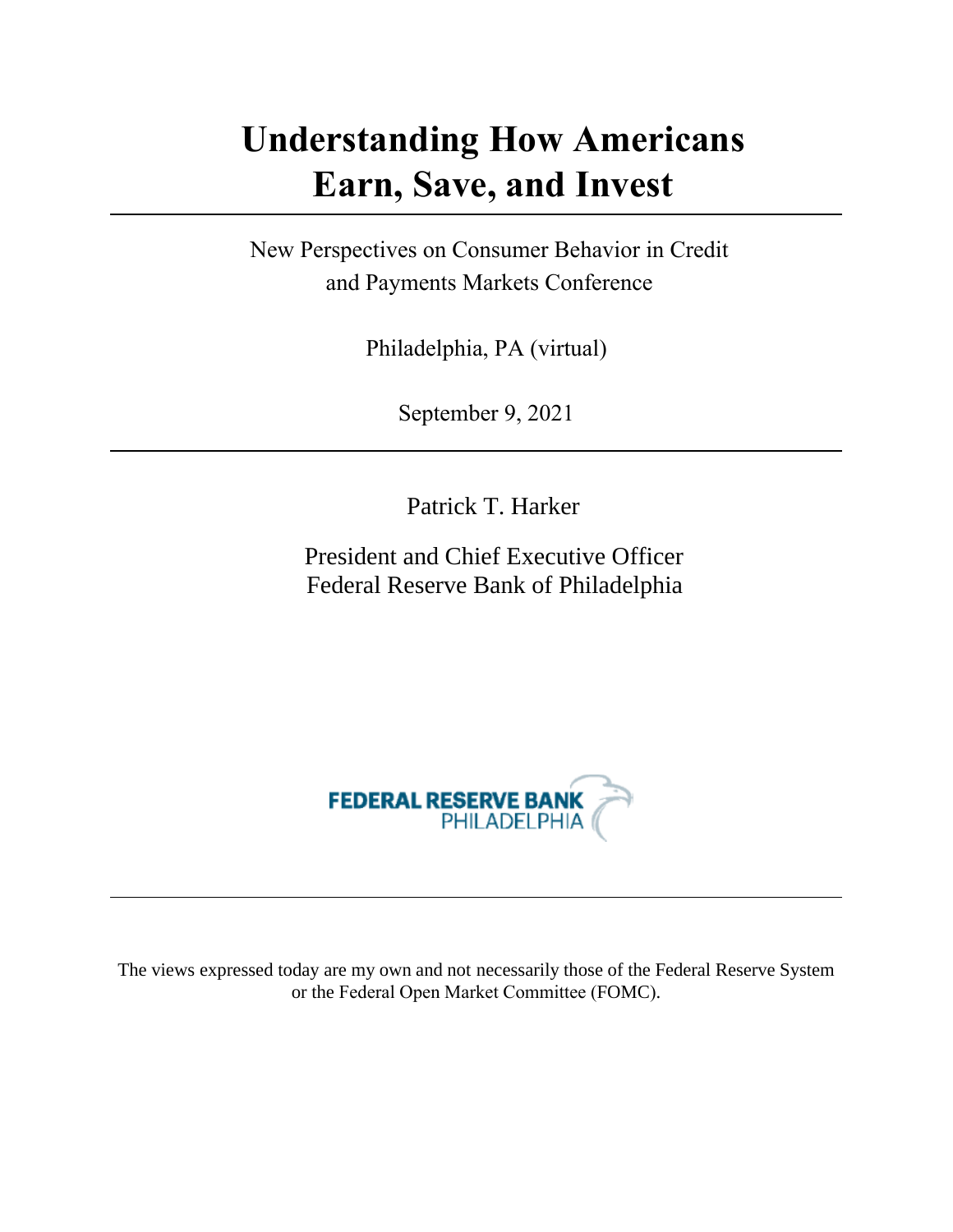## **Understanding How Americans Earn, Save, and Invest**

New Perspectives on Consumer Behavior in Credit and Payments Markets Conference Philadelphia, PA (virtual)

September 9, 2021

Patrick T. Harker President and Chief Executive Officer Federal Reserve Bank of Philadelphia

Good afternoon and welcome! It's great to see so many of you at this, the Philadelphia Federal Reserve's 11th biennial conference on household finance and consumer payments — though this is the first we've held in 2D.

While I'll regret the lack of hallway conversation — honestly, some of my best ideas have come about quite randomly at the edges of conferences like this — it's great that by holding this conference virtually we are able to host such a widely dispersed set of participants and attendees. Though I suspect some of you are regretting missing the opportunity to pad your frequent flyer account balances … which is something *else* I can personally attest to.

As the president and CEO of the Philadelphia Federal Reserve, it always gives me great pride to tout the stellar work of our Consumer Finance Institute. But before I do that, also as president and CEO of the Philadelphia Federal Reserve, there is something else I must do. That is providing the standard Fed disclaimer: The views I express today are my own and do not necessarily reflect those of anyone else on the Federal Open Market Committee or in the Federal Reserve System.

We launched the Consumer Finance Institute  $-$  CFI to us at the Philadelphia Fed  $-$  in 2017 as a strategic initiative dedicated to producing leading-edge, policy-relevant research, and events like this one. CFI explores how credit markets and payment systems affect consumers and the economy. But while the institute itself is only 4 years old, it is built on a foundation of two decades of heavy investment in research centered on how people earn, spend, save, and invest. The Philadelphia Fed's interest in these topics is not only academic: Our goal at CFI is to develop insights that contribute to a healthy consumer sector, a stable financial system, and a resilient regional and national economy.

1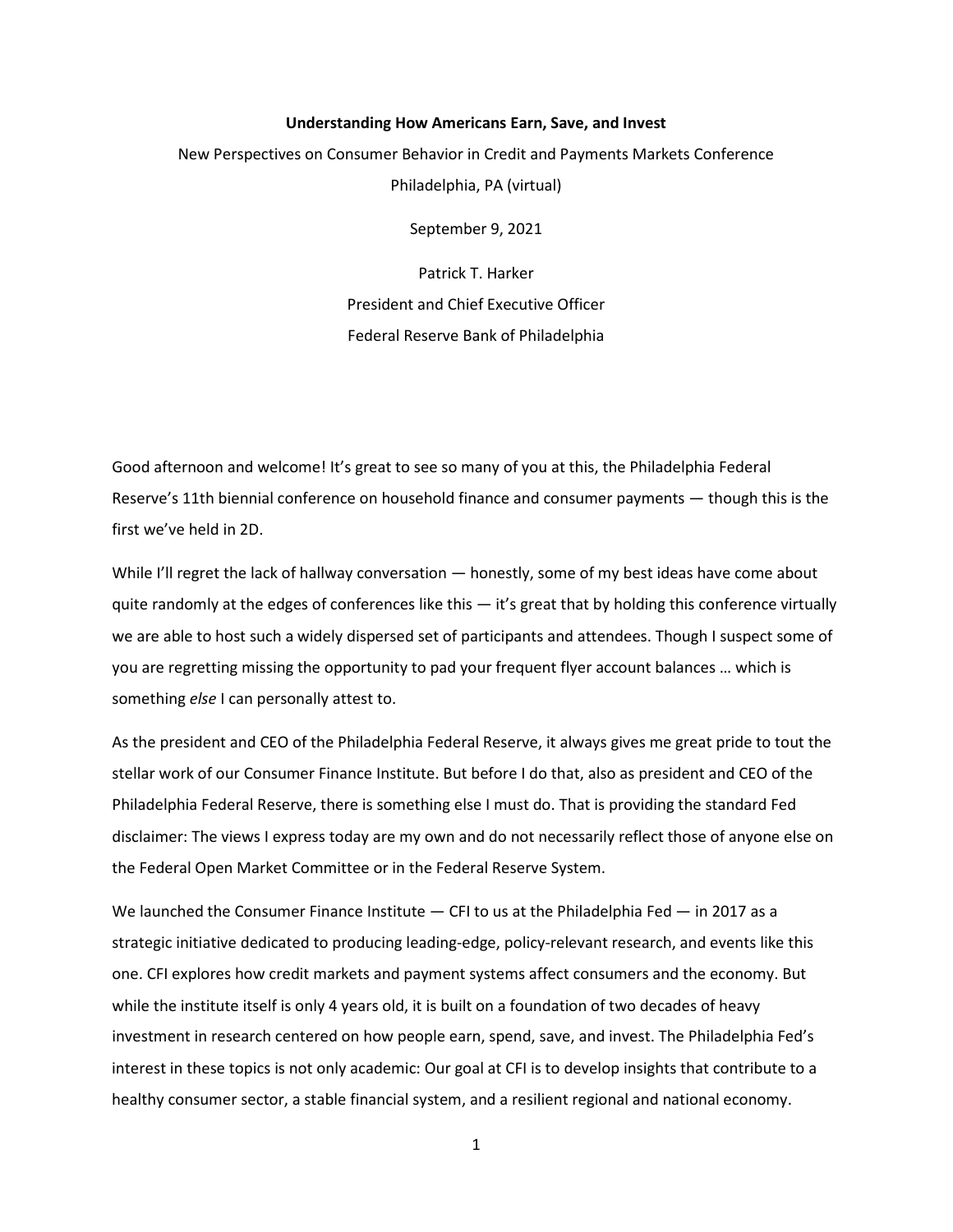For us, this is personal. Philadelphia is the poorest big city in the United States.

Conferences like this one are a big part of CFI's strategy to promote a healthier economy — and you'll soon see why. In the next two days, we'll be learning about path-breaking research focused on timely subjects such as building wealth through homeownership, consumer bankruptcy, pandemic housing relief, and consumer protection and regulation. These are rich and interesting subjects for rigorous research in their own right, but they are also vitally important topics that have an impact on all Americans, just about every day.

When I was reviewing the conference materials, I was also struck by how much of the research presented at this conference will focus on the racial inequities that continue to bedevil our society. The research presented will focus, for instance, on racial disparities in bankruptcy filings and housing values, important examples of the many drivers of our nation's yawning racial wealth gap.

And this, too, is personal for us. Philadelphia is not only America's poorest big city, it is also the nation's largest predominantly Black one.

In recent years, CFI researchers have documented new facts about differences in outcomes by race as it pertains to consumers' finances, with the ultimate goal of identifying why those disparities exist. Without both — the facts and an understanding of the causal drivers — there is no way to have meaningful discussions about how public policies can improve outcomes.

In my view, such research and debate is the right thing to do, morally  $-$  and also holds great economic importance. As the nation's central bank, the Federal Reserve is charged with building an economy that makes opportunity available to everyone and that achieves maximum employment. We can't do that so long as profound racial inequities persist for reasons we do not fully understand.

So just in the past year, CFI has published important new research findings, for instance, that Black, Hispanic, and Asian mortgage borrowers were significantly more likely than White borrowers to miss payments due to financial distress — and significantly less likely to refinance to take advantage of the large decline in interest rates that was spurred by the Federal Reserve's mortgage-backed security purchase program. We've also examined which groups took up mortgage forbearance at which rates, and what effect that had on racial disparities. The news there is somewhat more encouraging. And we've conducted an ongoing series of surveys focused on how the pandemic has affected different groups of Americans.

2